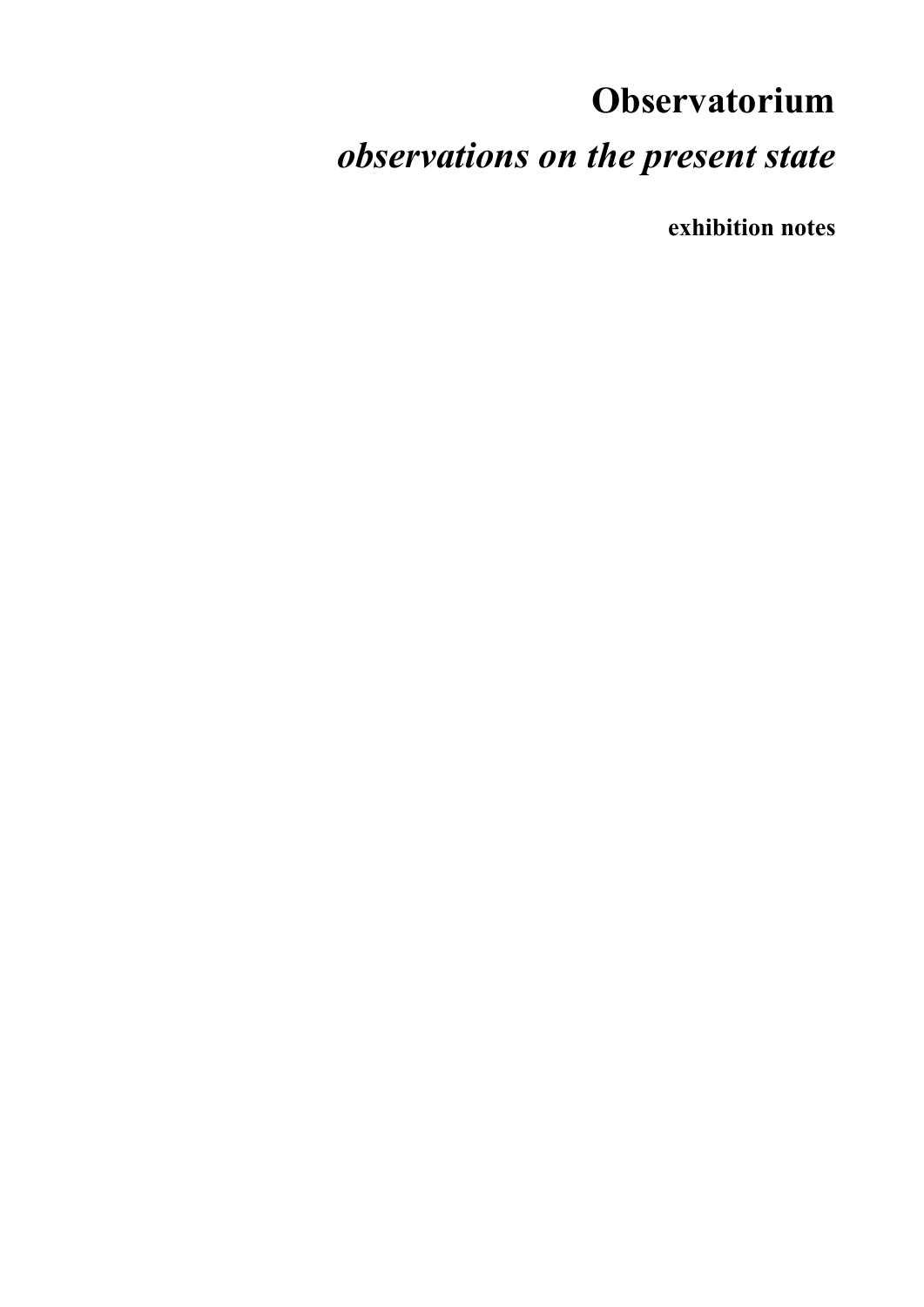# **Observatorium in collaboration with Bram Esser 'observations on the present state'**

**April 19 - June 14, 2009**

Over the last decade, the artists' collective **Observatorium**, which consists of **Geert van de Camp**, **Andre Dekker** and **Ruud Reutelingsperger**, has realised an impressive international body of work, comprising various temporary and permanent three-dimensional pieces in the public environment. Stroom Den Haag presents the first major survey of these projects. The history of Observatorium is recounted by **Bram Esser**. Like a scout, he has explored twelve Observatorium works on the basis of the topographical coordinates. He formulates, visualizes the perspective and questions. His journey past the different works, his travel account, the images and the souvenirs are all attributes of the narrative/presentation 'observations on the present state'. These collected reflections, Esser's physical presence in a new Observatorium installation, the interaction with the visitors and the Observatorium archive together form the core of this retrospective.

The projects of Observatorium are objects that virtually without exception are intended to create an opportunity for concentration, contemplation and observation. They are often monumental works of art erected alongside highways, in city parks, in new residential developments and near industrial heritage sites. One example many motorists will know is the pavilion at the Nieuw-Terbregge traffic junction (Rotterdam). Functioning in the realm of the visual arts, they take their themes from architecture and landscape design. In the words of the artists themselves: 'Observatorium focuses on daydreams, leisure and pleasure, the needs of the individual, the love of things'.

Antonella da Messina's painting 'St. Jerome in his study' (ca.1460) serves as a foundation for the work of Observatorium. It depicts elements that also recur throughout the exhibition: a platform, cupboards, statues, texts, animals and a human figure who narrates, reads and symbolises contemplation.

The artists **Geert van de Camp**, **Andre Dekker** and **Ruud Reutelingsperger** have collaborated under the name of Observatorium since 1997. The book 'Big Pieces of Time', an artist's book the Observatorium design philosophy, will be published this year by 010 Publishers.

# **Bram Esser**

Bram Esser (Apeldoorn, 1976) studied philosophy in Groningen and is currently active as an author/publicist with a special love for the city, architecture and urban life. He contributed to publications like FARB: Moderne Architectuur in Groningen; AU! 'Bouwen aan de architectuur van de Zorg' and wrote the script for the recently published graphic novel 'The Society Club'.

# **Reference points**

The Observatorium exhibition is the first in a series of 'reference points'. Artists and artists' collectives play an important part in Stroom's policy and programme. Several of these artists can be seen as playing a directive role. In order to stay focused and inspired, Stroom aims to pay specific attention to these artists.

# **Acknowledgment**

The exhibition 'observations on the present state' is made possible in part by Mondriaan Foundation and The Netherlands Foundation for Visual Arts, Design and Architecture, Amsterdam.

# **More information online**

www.stroom.nl http://observatoriumrotterdam.blogspot.com/ www.observatorium.org www.bramesser.com www.010.nl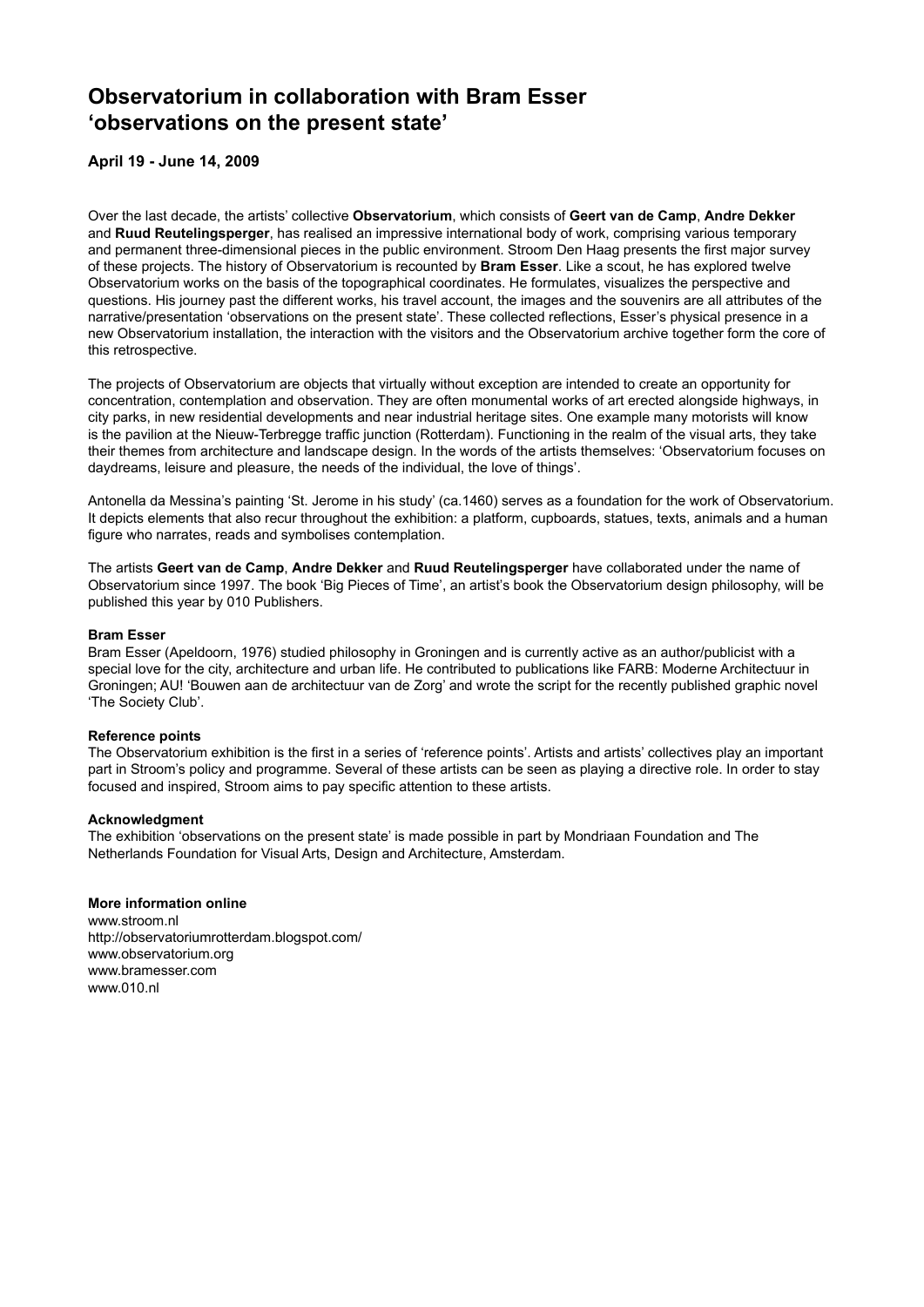# **Bijhouwer lecture by Observatorium De Doelen, Rotterdam**

# **November 7, 2008**

*The Bijhouwer lecture accompanies the Bijhouwer award, which is presented every two years to a landscape architect for his very special body of work. The lecture focuses on a specific phenomenon in the development of landscape architecture. On the occasion of the award ceremony for West 8 in 2008, Observatorium was invited to talk about the relationship between art and landscape and the present state of their work.*

Ladies and Gentlemen of the Wageningen Landscape Architecture Alumni Association, I wish to sincerely thank you for your invitation to talk here about landscape architecture and art. The invitation refers to six speakers, of whom five boast an engineering degree. I feel like an alien phenomenon in the world of landscape design. This lecture is intended to shed light on the connection between the Earth and a meteor.

# **Meteors and parks**

Last summer, Observatorium was invited by the city museum to visit the chemical and aluminium centre of Krasnoyarsk in Siberia. The city and its environs are prosperous, population levels are increasing, the air is polluted, the local atom and plutonium industry is being cleaned up by the Americans and from all corners of the city, one has a good view of the surrounding mountains and wilderness. Krasnoyarsk actually comprises two cities: the minus 30°C city and the plus 30°C city.

The Theatre and the museum are located in a pedestrian area. This area has monuments (for the Siberian writer Astafiyev), flower beds, ornamental birches, pedestrian overpasses and, above all, a proliferation of lawns crisscrossed by footpaths. The park has beautiful pine trees and birches, just like the woodlands surrounding the city. You could create a Siberian park in Rotterdam in no time at all. But here, the lawns would be green, while over there, they are brown – due to either the cold or the heat.

The museum is located on historic ground in the heart of the city – on the site of the first enclosure and the town's first wooden houses. Stalinist urban planning has reserved the finest site along the riverbank for culture, as if in Rotterdam, Schouwburgplein, De Doelen, the Theatre and the Kunsthal were to be situated at the foot of the Erasmus Bridge – although the square of Schouwburgplein would be transected by the road to Irkutsk and the mighty Maas River would be three times as wide.

It is strange to see these two showpieces of the Stalinist Era situated so prominently on the riverfront, surrounded by a field full of grass-plots and footpaths. The only communication existing between the building and the surrounding area is its isolation, so that it seems a behemoth in these environs. Is this a park? Hardly anything grows here. Is this the city centre? It's located on the edge of town. And why can't you reach it by car? Do people actually visit this place? The two temples lie like meteors in the fields. The park resembles an impact zone. Why are museums built in a park, on the edge of a park? Which museum can make do without a park?

The exhibition was called *Tunguska Phenomenon*. Tunguska is one of the great world mysteries! Exactly 100 years ago, an explosion circled the Earth three times and flattened 15 square kilometres of woodland area in the Siberian taiga. An enormous amount of light collected in the atmosphere – in London, you could read The Times outdoors at night. To this very day, it is unknown what caused this event, although Italians, Russians, Germans and Americans still journey to the taiga to find out the origin of the largest impact ever on earth. The literature generally assumes that it was the impact of a meteor or an asteroid, although no fragment of such a body has ever been found. The impact has transformed the landscape, however, and despite its remote location, Tunguska has become a popular area for scientists and lovers of science fiction. The meteor and the landscape have become inseparable. And this insight got us thinking about art and landscape architecture. The greatest opposition to this theory comes from a Russian, who says that due to a paucity of evidence, we should seek the cause of this event in our own atmosphere. He refers to a geometeor: 'an explosion of energetic high-speed ball-lightning'.

The longer ago the event took place, the more stories and hypotheses circle around the globe. Therefore, the exhibition would not so much focus on the scientific angles, as it would on the stories and fantasies surrounding the impact. Countless people view Tunguska as proof of extraterrestrial life – as late as 2007, scientists discovered stone inscriptions that have been left behind by the aliens that had crashed into Earth with their spaceship. What a pity that they didn't end up off the Dutch coast.

The meteor wasn't the only thing that appeared out of thin air – so did the invitation to come to Siberia, the intense interest shown in our work by the curator and his penetrating writings on our work. We ourselves landed like comets on the boards of the Yenisei River, after an 8-hour flight through six time zones. All preparations for our participation and our explorations via Google Earth took place via the Internet and e-mail. Our sculpture was ultimately constructed on location by the museum's carpenter on the basis of instructions from Rotterdam. No wonder we saw the Museum Complex in the brown park as a meteor.

That same year, another assignment came as a bolt out of the blue in Rotterdam, for a similar location: a museum and a park. Due to the construction of a new parking garage, the travelling theatre boulevard De Parade, which always pitches its tents in Museumpark, had to deal with space constraints. They asked us to come up with a clever ruse. How could we create more space for our tents? We would like to fill in the ponds of the Netherlands Architecture Institute!

And then, with an eye trained by our Siberian experiences, we noticed how in Rotterdam, as in Krasnoyarsk, every museum was situated like a meteor in the city. Maybe not with as much surrounding space as in Krasnoyarsk, but nevertheless. We also noticed that the museums are connected to the city on one side and are located in the park along the three remaining sides. We saw that the park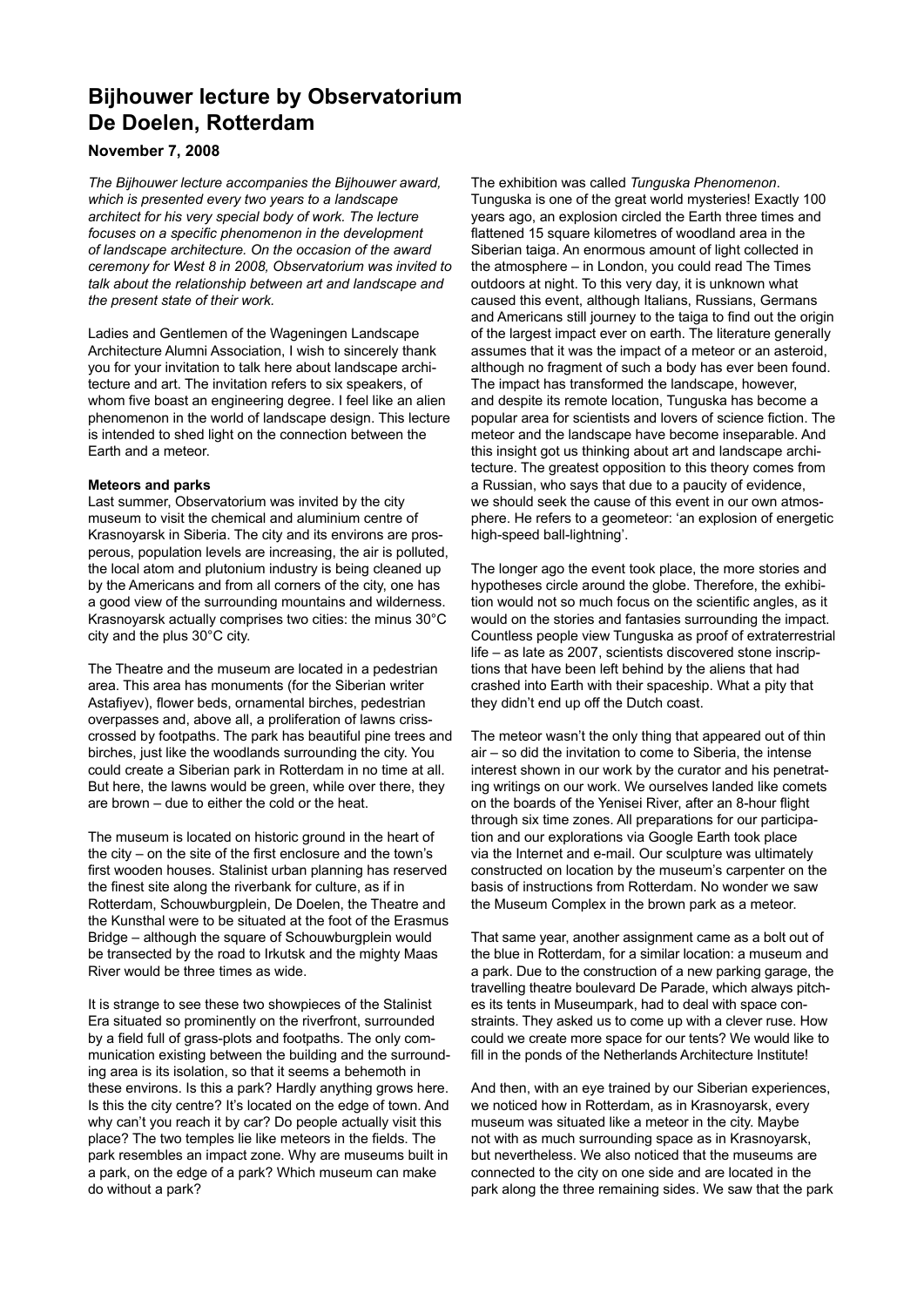does not connect these institutes to one another. They are located a stone's throw from each other, they share the same Museumpark address, and yet the park does not function as a connecting space (among other reasons, because none of the meteors have an entrance opening out on the park).

And what happens if De Parade forces itself in between the museum meteors and the villa meteors? Will the park disappear off the face of the earth for the next couple of weeks? Will you no longer be able to cross from one museum to the next?

The solution was to raise the park and the paths between the different museums into the air, so that the scarce amount of public space would be preserved and the public would be treated to a splendid view of the construction site, De Parade and the surrounding buildings. We gained extra space by making an enclosure that served as an elevated street. And strangely enough, up there on this 'Traverse', we started to gradually understand that as a structure, the elevated public space formed a better and more attractive museum park, with a fine view of the tents as flowers and of people scratching around like birds. To put it in the terminology of urban planning: with an enormous increase of red, the green had become greener. If you want a park, you need to build an enclosure; this park is not closed off. If you want to connect the museums with one another – if you want to merge the meteors and their ground zero – you will need to make an entrance for the entire area. If you want to create a vibrant outdoor area – you shouldn't give the people permits, but space. Our programme for the 'Traverse' above De Parade included opera, stories, song and theatre and was called 'Publieke Geheimen' ('Public Secrets'). There something fundamentally wrong with Rotterdam's Museumpark! Indeed, even Krasnoyarsk is more attractive: in the summertime, the local entrepreneurs are allowed to construct a little oven outdoors for them to sell their meat dishes.

### **Observatorium and landscape architecture**

The 'Traverse' for De Parade forms a merging of landscape architecture and art. It is landscape architecture, as it offers an area for relaxation within the boundaries of the city; it is a park design, because it organises the open-air space. And it serves as an example in the talks that are currently being held about the future of this area.

It is art because it constitutes a concept. It is art because the suggestion is stronger than the form. It is art because it invites the visitor to open his senses and increases his receptiveness. It is also art because besides having a practical side and promoting pleasure, it also offers a sizeable amount of je-ne-sais-quoi.

### **What is Observatorium?**

Observatorium is the result of conversations between three different characters about construction, presentation and experience. The best idea is to illustrate this point by recounting how we came about.

Geert, a sculptor, makes sectional works that are so large that you could easily fill a whole hall with them. Andre, a draughtsman, uses these sculptures for a period of seclusion in the exhibition space and publishes drawings and texts. While visiting this exhibition, Ruud, a painter, invites the sculptor and the draughtsman to make an environment for his exhibition of paintings. Each of us three entertains a fantasy about space: the one to construct in, the second to stay in, and the third to display.

In essence, this is what an Observatorium work literally amounts to: a structure in a domain, where you can stay and which at the same time shows an idea, a desire or symbolic system. It is therefore a sculpture, but it is also a space for a person to do something in, to observe or to reflect. As well as everything that reflection entails, musing, memory, consciousness. And this process is the most productive and exciting outdoors – in a museum this idea would seem contrived; outside it is wilful, tough, vulnerable and subject to a wide range of laws and rules. Our finest assignment lies outdoors – something we have in common with landscape architecture – but at the same time, what we want most in the open air is to turn your gaze inwards.

We use our talks to coordinate our personal fantasies. Our ideas about art in the landscapes develop in the space between the different characters. Because that's where our field of activity can be found. The common denominator is located in the overlap of three auras: time and opportunity for attention. In a museum, this is a matter of course – as it is in a garden – but not along a motorway, on an industrial site or at an event: those are the kind of locations and landscapes that we work in.

## **How is it possible that three artists are able to work together, is what people often wonder.**

Usually, my answer is, isn't the whole world organised like that? Everyone works together. And people's answer to this is often: that's precisely the issue – artists are individuals and need as much space as they can get for themselves. At that point, I usually have nothing left to say. But on this occasion, I can tell you: there are artists who don't need as much space as they can get for their own imagination, but rather aim to work together on a fantasy that is greater than anything they could realise on their own. The main challenge is to strengthen the position of the dream and the fantasy within the complexity of the assignments and the world around us, and to already test ideas against the other party's views at the start of the design process. Even before the client does this, we do it ourselves. We are familiar with the various considerations of sustainability, maintenance, vandal-proof construction and responsibility. The only aspects that we do not have the power to change are the jury vote and the balance of power when multiple parties are involved.

We have a common enthusiasm for the wondrous beauty of the constructed environment – of the work of man. How we make, add, develop; how water systems, industrial sites, motorways, amusement parks, reallocations, urban extensions are applied wet-on-wet – like in a painting – to a base of numerous other studies, objects and masterpieces. In short, how we constantly fine-tune the surface, the utility, the composition and the colour of our country. Try crossing the Netherlands by train in a diagonal line and indicating an area where in the past twenty years you couldn't find a bulldozer pushing over buildings, an asphalting machine laying down a new road, or a construction firm erecting what amounts to half a city. And if you do happen to find such an area, didn't it recently require major maintenance work, site subdivision or entertainment? We are permanently working on the Delta Works, from the Western Scheldt to Lauwersmeer. Sometimes this work is coordinated, but at any rate it takes place everywhere at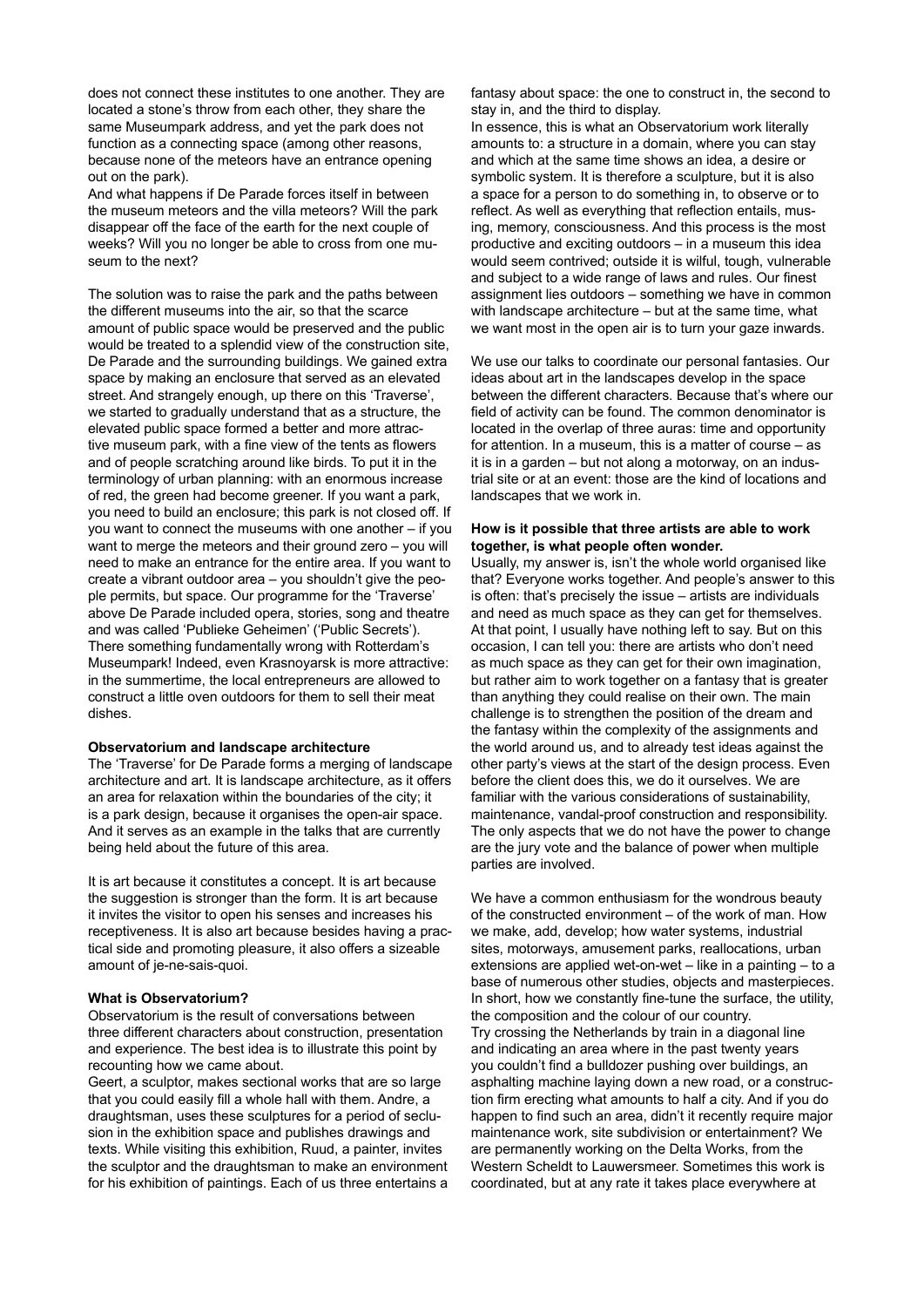the same time and nearly always on the same scale. This is worrying. Only in the cities and in the regions with a large Calvinist contingent do you come across areas that have remained unaltered. To take myself as a measure: wherever I come, nothing is ever more than a hundred years old. And I'm fifty! So half of my daily surroundings were made in my lifetime. Cool.

We did not choose to involve ourselves in landscape architecture; we chose space – the space where humanity forms an image of the Earth and itself. We needed space for our own images. And while in the past, we borrowed parks and gardens to realise these images, we now seek to collaborate with landscape architects, in order to guarantee a place for our images and concepts within a transformation of a landscape. The terminology of German landscape architecture has a French word for what we do: Staffage – the scenery, the set pieces and the buildings in a park. Occasionally, this is also a foil. But we use the Staffage to liven up the landscape, and we try to create a space where people pause for a moment and surrender themselves to wonder and reflection. That's the finest achievement of all: that a person pauses in your work, for your work, and becomes aware of his or her habitat, the Earth.

So what is the subject: how can art be of practical use in such turbulent, frenetic building activity? How can art stay true to itself? How can art find a place in landscape architecture? We had a meeting about this lecture.

**Geert** said: So very often, we make pars pro totos; we construct images, we make points in which you can see the landscape reflected – like in a convex mirror. *Motto: Connect separated worlds* 

For the isolated inner-city VINEX residential neighbourhood Nieuw Terbregge, Observatorium designed a prospect point and an enclosed garden with a pavilion on the noise barrier that lies between the neighbourhood and the A20 motorway. Later, this area also accommodated a memorial for the food drops of 1945. The pavilion resembles a house on the dike, an archetype of Dutch architecture, but it is constructed out of highway materials and forms a garden within the park. To ensure our sculpture is not a meteor, we have constructed the gabion of the noise barrier around the structure and consequently embedded the project in the noise barrier. In addition, it is, like a real meteor, partially submerged in the earth.

**Ruud** said: Our strength lies in the creation of a lively public space as well as the fact that we also supply a programme when we handle the assignment for a sculpture. In Zollverein in Essen, for instance, where at our initiative, the delineation of Zollvereinpark became a new domain for free programming, individual initiative and reception. *Motto: Observatorium makes carcass work*

If nobody uses the sculpture, the work is not complete. Observatorium likes to stir things up, and enjoys seeing people tinker or build further on a sculpture. This porter's lodge actually doubles as a private exhibition space, a private garden for encounters or simply as a pastiche or a beacon. It is a meteor because essentially, it had not been requested in the assignment. It is a space that provides Zollverein with an opportunity to be generous – they can lend it to others for private initiatives. To ensure that the meteor does not swim behind the site, we have constructed a small crater rim, which we have developed into its own domain.

**Andre** said: We should talk about the follies, which may appear to be self-contained, but whose key aspect is actually the decision to pause and reflect on the world that you have just left. Along the A57 motorway in Germany, for instance, where the steel skeleton of a coal-mound forms an Acropolis and where every hour of the day, people look in silence at the Ruhr Area, the motorways and the wide vistas. *Motto: Design what is already there*

Observatorium has learned that you can also design by doing nothing. Designing can also mean recognising the mystery and perfection of a location and leaving it alone. Making the 'Berg der Stille' plan for a coal-mound in Germany, Observatorium and WES, Hamburg shared the conviction that this empty mountain of coal needed to remain empty. Our design involved the protection of this emptiness. The landmark Hallenhaus is the symbol of this intention. Here, we did not need to ensure that the meteor gains its own domain; rather the whole mound is its domain.

### **What do meteors do in a landscape?**

They offer the visitor a target, a point to arrive at and turn around at, they provide the landscape with a space that invites and encourages a person to do something, they offer a person a location for musing. This is what art can achieve in landscape architecture. Together, they can provide time and space for giving attention – attention to the outdoor space, where that meteor and the landscape are located, and attention to the space inside us, to internal contemplation. This is the description of an ideal. That is the description of the collaboration between our disciplines, between working with nature and working with images. The Tungaska Event in Siberia is a mystery – it inspires questions and leads people to devise answers, it makes people curious, evokes a sense of wonder and makes you realise that the world is whizzing through the universe. It stimulates creativity. If only we could achieve something similar! In the taiga, an unknown force has transformed an anonymous site into an area that leads us to think that we can discover something about the world and ourselves. We want to do the same thing, but we can only rely on the work of man.

In New York, Observatorium once tried to cause an impact, not by making a meteor, but by creating a crater – a polder. For once, we took on the role of the environmental planner and the landscape designer. And we invited designers to design meteors for this project. The dikes of the polder have since been washed away, but the landscape design has been preserved for all eternity, thanks to Max Westerman. The submerged remains of the polder Netherland, NY, are located one nautical mile from Governors Island, for which location West 8 has developed a beautiful plan.

Ladies and Gentlemen of West 8, I wish to congratulate you on winning the Bijhouwer Award, which definitely did not appear out of the blue!

**Observatorium Geert van de Camp Andre Dekker Ruud Reutelingsperger**

*Translation: Willem Kramer*